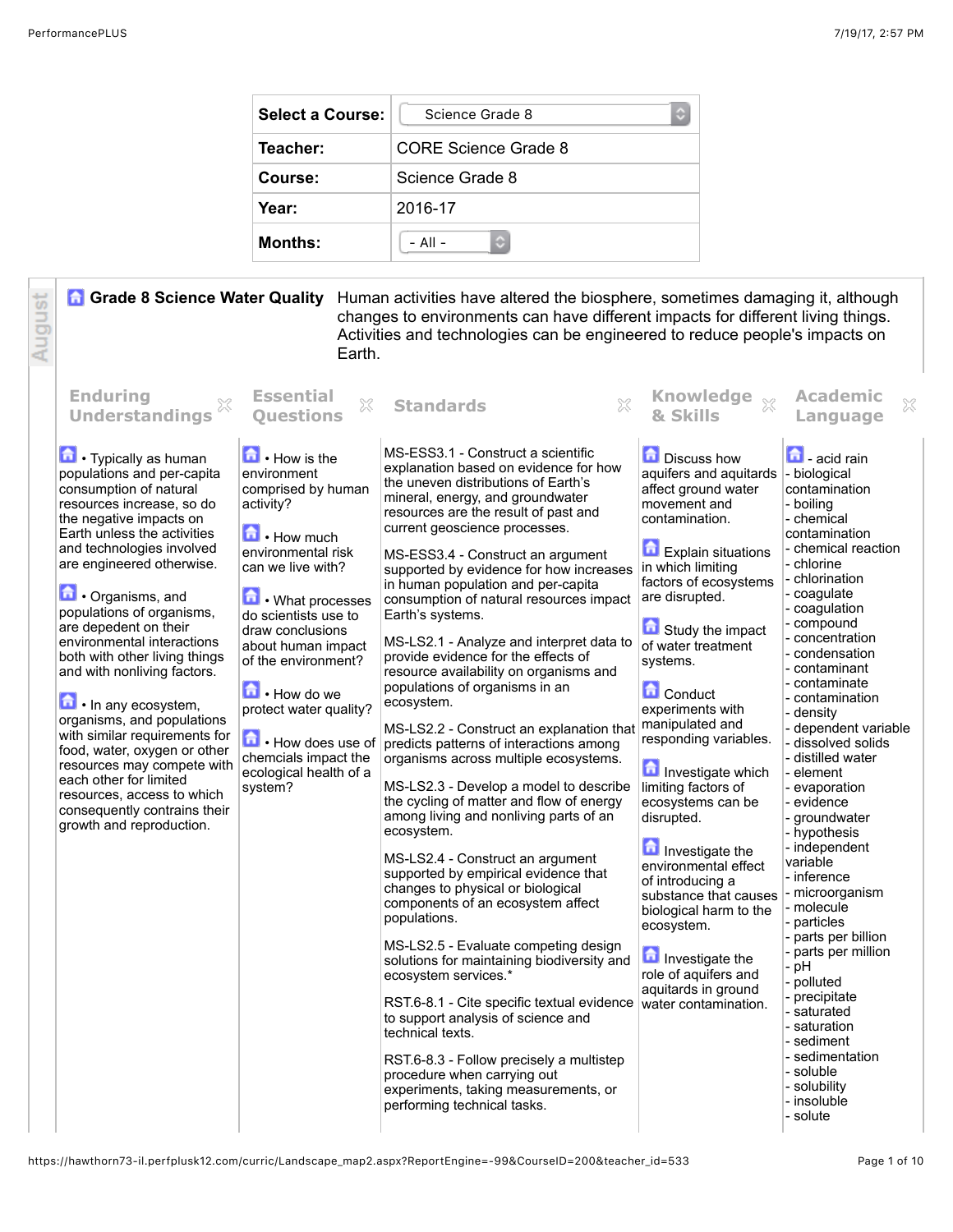|           |                                               |                                           | RST.6-8.7 - Integrate quantitative or<br>technical information expressed in words<br>in a text with a version of that information<br>expressed visually (e.g., in a flowchart,<br>diagram, model, graph, or table).<br>RST.6-8.9 - Compare and contrast the<br>information gained from experiments,<br>simulations, video, or multimedia sources<br>with that gained from reading a text on<br>the same topic.<br>IL.SEL.6-8.2.A.3a - Predict others'<br>feelings and perspectives in a variety of<br>situations.<br>IL.SEL.6-8.2.A.3b - Analyze how one's<br>behavior may affect others.<br>IL.SEL.6-8.2.C.3a - Analyze ways to<br>establish positive relationships with<br>others.<br>IL.SEL.6-8.2.C.3b - Demonstrate<br>cooperation and teamwork to promote<br>group effectiveness.<br>IL.SEL.6-8.3.A.3a - Evaluate how<br>honesty, respect, fairness, and<br>compassion enable one to take the<br>needs of others into account when<br>making decisions.<br>IL.SEL.6-8.3.B.3a - Analyze how<br>decision-making skills improve study<br>habits and academic performance.<br>G6-8:3.1 - Explain and demonstrate<br>effective searching and browsing<br>strategies when working on projects.<br>G6-8:3.4 - Independently use appropriate<br>technology tools (e.g., graphic organizer)<br>to define problems and propose<br>hypotheses.<br>G6-8:3.7 - Plan, design, and develop a<br>multimedia product to present research<br>findings and creative ideas effectively,<br>citing sources.<br>G6-8:3.9 - Use a variety of<br>telecommunication tools (e.g., e-mail,<br>discussion groups, Web pages, blogs,<br>Web conferences) to collaborate and<br>communicate with peers, experts, and<br>other audiences (at district's discretion). |                                        | - solution<br>- solvent<br>- spring water<br>- substance<br>- surface water<br>- turbidity<br>- vapor<br>- water cycle<br>- water pollution<br>- waterborne disease |  |
|-----------|-----------------------------------------------|-------------------------------------------|--------------------------------------------------------------------------------------------------------------------------------------------------------------------------------------------------------------------------------------------------------------------------------------------------------------------------------------------------------------------------------------------------------------------------------------------------------------------------------------------------------------------------------------------------------------------------------------------------------------------------------------------------------------------------------------------------------------------------------------------------------------------------------------------------------------------------------------------------------------------------------------------------------------------------------------------------------------------------------------------------------------------------------------------------------------------------------------------------------------------------------------------------------------------------------------------------------------------------------------------------------------------------------------------------------------------------------------------------------------------------------------------------------------------------------------------------------------------------------------------------------------------------------------------------------------------------------------------------------------------------------------------------------------------------------------------------------------------------------------------|----------------------------------------|---------------------------------------------------------------------------------------------------------------------------------------------------------------------|--|
| September | <b>Enduring</b><br>×<br><b>Understandings</b> | <b>Essential</b><br>X<br><b>Questions</b> | X<br><b>Standards</b>                                                                                                                                                                                                                                                                                                                                                                                                                                                                                                                                                                                                                                                                                                                                                                                                                                                                                                                                                                                                                                                                                                                                                                                                                                                                                                                                                                                                                                                                                                                                                                                                                                                                                                                      | Knowledge xx<br>& Skills               | <b>Academic</b><br>×<br>Language                                                                                                                                    |  |
|           | <b>Enduring</b><br>X<br><b>Understandings</b> | <b>Essential</b><br>X<br><b>Questions</b> | $\mathbb{S}^2$<br><b>Standards</b>                                                                                                                                                                                                                                                                                                                                                                                                                                                                                                                                                                                                                                                                                                                                                                                                                                                                                                                                                                                                                                                                                                                                                                                                                                                                                                                                                                                                                                                                                                                                                                                                                                                                                                         | <b>Knowledge</b><br>$\chi$<br>& Skills | <b>Academic</b><br>×<br>Language                                                                                                                                    |  |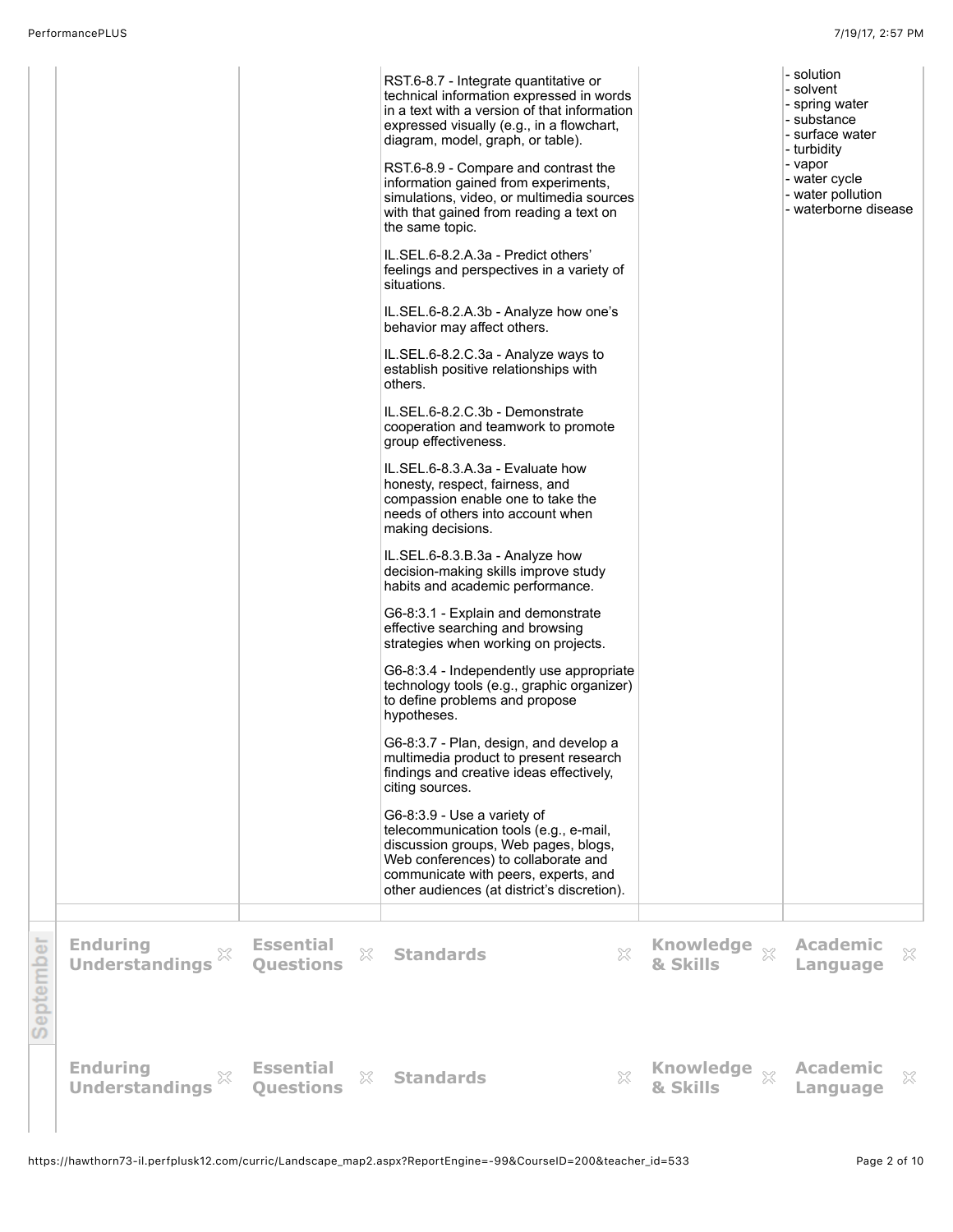| October  |                                                                                                                                                                                                                                                                                                                                                                                                                                                                                                                                           |                                                                                                                                                                                                                                                                                                                                                                         |                                                                                                                                                                                                                                                   |                                                                                                                                                                                                                                                                                                                                                                                                                                                                                                                                                                                                                                                                                                                                                                                                                                                                                                                                                                                                                                                                                                                                                                                                                                                                                                                                                                                                                                                                                                                   |                                                                                                                                                                                                                                                                                                                           |                                                                                                                                                                                                                                                                                                                                                                                                                                                                                                                                                                                                                                                                                     |
|----------|-------------------------------------------------------------------------------------------------------------------------------------------------------------------------------------------------------------------------------------------------------------------------------------------------------------------------------------------------------------------------------------------------------------------------------------------------------------------------------------------------------------------------------------------|-------------------------------------------------------------------------------------------------------------------------------------------------------------------------------------------------------------------------------------------------------------------------------------------------------------------------------------------------------------------------|---------------------------------------------------------------------------------------------------------------------------------------------------------------------------------------------------------------------------------------------------|-------------------------------------------------------------------------------------------------------------------------------------------------------------------------------------------------------------------------------------------------------------------------------------------------------------------------------------------------------------------------------------------------------------------------------------------------------------------------------------------------------------------------------------------------------------------------------------------------------------------------------------------------------------------------------------------------------------------------------------------------------------------------------------------------------------------------------------------------------------------------------------------------------------------------------------------------------------------------------------------------------------------------------------------------------------------------------------------------------------------------------------------------------------------------------------------------------------------------------------------------------------------------------------------------------------------------------------------------------------------------------------------------------------------------------------------------------------------------------------------------------------------|---------------------------------------------------------------------------------------------------------------------------------------------------------------------------------------------------------------------------------------------------------------------------------------------------------------------------|-------------------------------------------------------------------------------------------------------------------------------------------------------------------------------------------------------------------------------------------------------------------------------------------------------------------------------------------------------------------------------------------------------------------------------------------------------------------------------------------------------------------------------------------------------------------------------------------------------------------------------------------------------------------------------------|
| November | <b>A Grade 8 Science Chemistry: Introduction to Matter</b> • The fact that matter is composed of atoms and molecules                                                                                                                                                                                                                                                                                                                                                                                                                      |                                                                                                                                                                                                                                                                                                                                                                         |                                                                                                                                                                                                                                                   | can be used to explain the properties of substances,<br>diversity of materials, states of matter, phase changes, and<br>conservation of matter.                                                                                                                                                                                                                                                                                                                                                                                                                                                                                                                                                                                                                                                                                                                                                                                                                                                                                                                                                                                                                                                                                                                                                                                                                                                                                                                                                                   |                                                                                                                                                                                                                                                                                                                           |                                                                                                                                                                                                                                                                                                                                                                                                                                                                                                                                                                                                                                                                                     |
|          | <b>Enduring</b><br>X<br><b>Understandings</b>                                                                                                                                                                                                                                                                                                                                                                                                                                                                                             | <b>Essential</b><br>×<br><b>Ouestions</b>                                                                                                                                                                                                                                                                                                                               | <b>Standards</b>                                                                                                                                                                                                                                  | $\gtrsim$                                                                                                                                                                                                                                                                                                                                                                                                                                                                                                                                                                                                                                                                                                                                                                                                                                                                                                                                                                                                                                                                                                                                                                                                                                                                                                                                                                                                                                                                                                         | Knowledge xx<br>& Skills                                                                                                                                                                                                                                                                                                  | <b>Academic</b><br>×<br>Language                                                                                                                                                                                                                                                                                                                                                                                                                                                                                                                                                                                                                                                    |
|          | 尙<br>• Each pure substance<br>has characteristic physical<br>and chemical properties (for<br>any bulk quantity under<br>given conditions) that can be<br>used to identify it.<br>Substances react<br>chemically in characteristic<br>ways. In a chemical process,<br>the atoms that make up the<br>original substances are<br>regrouped into different<br>molecules, and these new<br>substances have different<br>properties from those of the<br>reactants.<br>鱼.<br>Some chemical<br>reactions release energy,<br>others store energy. | Are elements<br>and compounds<br>necessary for life?<br>How does the<br>structure of matter<br>affect its properties<br>and behaviors?<br>$\boxed{\bullet}$ • Explain the role<br>of subatomic particles<br>to properties and<br>behaviors of matter.<br>$\blacksquare$ How does the<br>relationship of energy<br>change to matter on<br>the molecular/atomic<br>level? | occurred.<br>and impact society.<br>and thus mass is conserved.<br>energy by chemical processes.*<br>technical texts.<br>procedure when carrying out<br>performing technical tasks.<br>topics.<br>in a text.<br>diagram, model, graph, or table). | MS-PS1.1 - Develop models to describe<br>the atomic composition of simple<br>molecules and extended structures.<br>MS-PS1.2 - Analyze and interpret data<br>on the properties of substances before<br>and after the substances interact to<br>determine if a chemical reaction has<br>MS-PS1.3 - Gather and make sense of<br>information to describe that synthetic<br>materials come from natural resources<br>MS-PS1.5 - Develop and use a model to<br>describe how the total number of atoms<br>does not change in a chemical reaction<br>MS-PS1.6 - Undertake a design project<br>to construct, test, and modify a device<br>that either releases or absorbs thermal<br>RST.6-8.1 - Cite specific textual evidence<br>to support analysis of science and<br>RST.6-8.3 - Follow precisely a multistep<br>experiments, taking measurements, or<br>RST.6-8.4 - Determine the meaning of<br>symbols, key terms, and other domain-<br>specific words and phrases as they are<br>used in a specific scientific or technical<br>context relevant to grades 6-8 texts and<br>RST.6-8.6 - Analyze the author's purpose<br>in providing an explanation, describing a<br>procedure, or discussing an experiment<br>RST.6-8.7 - Integrate quantitative or<br>technical information expressed in words<br>in a text with a version of that information<br>expressed visually (e.g., in a flowchart,<br>RST.6-8.8 - Distinguish among facts,<br>reasoned judgment based on research<br>findings, and speculation in a text. | <b>Conduct</b><br>experiments with<br>manipulated and<br>responding variables.<br><b>Collect and record</b><br>data, analyze and<br>chart results<br>according to specific<br>design criteria.<br><b>D</b> Apply concepts<br>that describe<br>properties of matter<br>and energy and the<br>interactions between<br>them. | $\mathbf{a}$ - acid<br>- acidic<br>- Alkali Metals<br>- Alkaline Earth<br>Metals<br>- atom<br>- atomic mass<br>- atomic number<br>- base<br>- basic<br>- chemical change<br>- chemical property<br>- change of state<br>- colloid<br>- compound<br>- condensation<br>- density<br>- electron<br>- electron cloud<br>- element<br>- Halogen<br>- inertia<br>- isotope<br>- mass<br>- mass number<br>- metal<br>- metalloid<br>- mixture<br>- neutron<br>- non-metal<br>- nucleus<br>- pH<br>- period<br>- periodic<br>- Periodic Law<br>- physical change<br>- physical property<br>- proton<br>- solubility<br>- solution<br>- solute<br>- solvent<br>- suspension<br>- sublimation |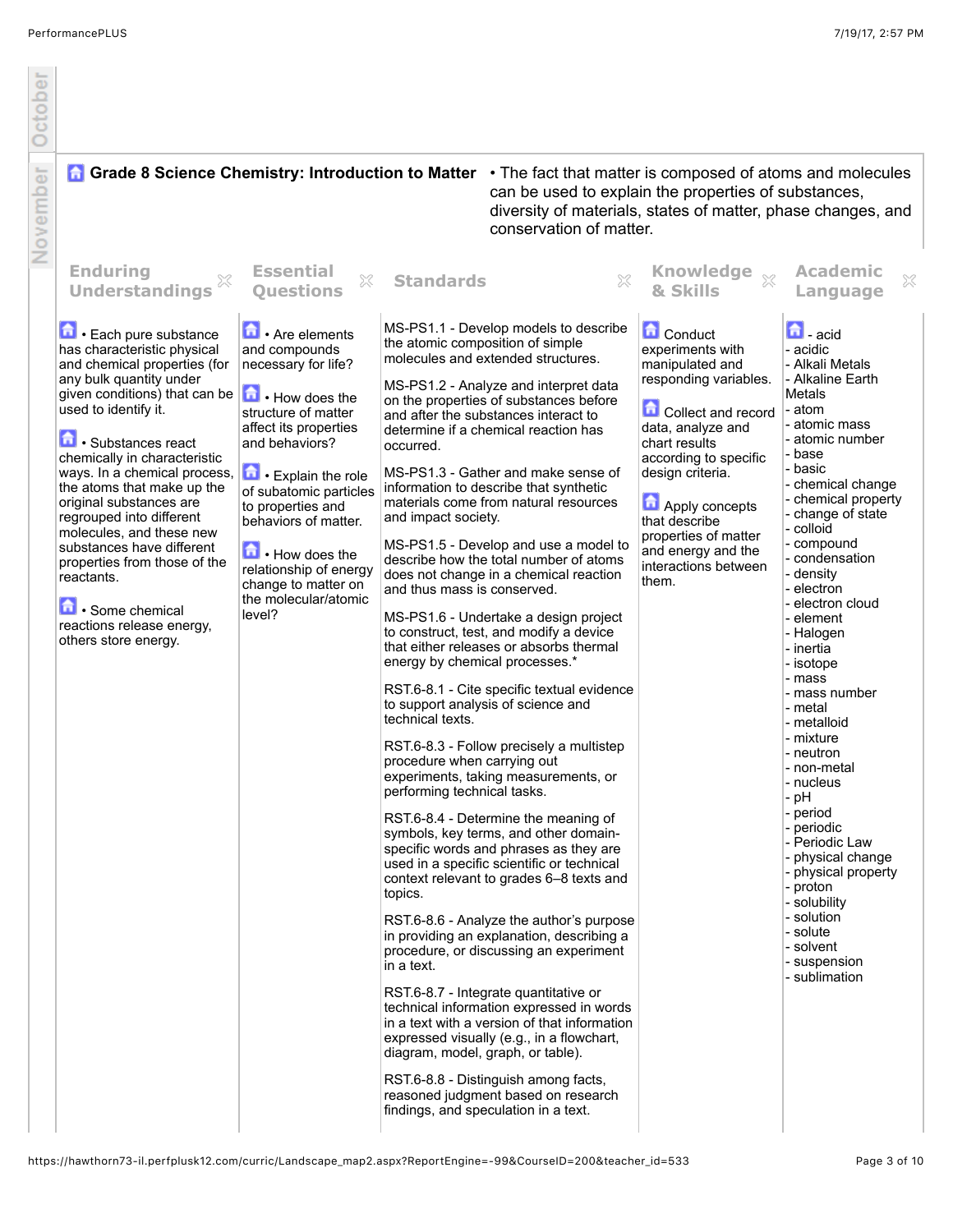|         | PerformancePLUS<br>7/19/17, 2:57 PM                                                                                                 |                                                             |                                                                                                                                                                                                                                                                                |                                                                   |                                      |  |  |
|---------|-------------------------------------------------------------------------------------------------------------------------------------|-------------------------------------------------------------|--------------------------------------------------------------------------------------------------------------------------------------------------------------------------------------------------------------------------------------------------------------------------------|-------------------------------------------------------------------|--------------------------------------|--|--|
|         |                                                                                                                                     |                                                             | RST.6-8.9 - Compare and contrast the<br>information gained from experiments,<br>simulations, video, or multimedia sources<br>with that gained from reading a text on<br>the same topic.                                                                                        |                                                                   |                                      |  |  |
|         |                                                                                                                                     |                                                             | RST.6-8.5 - Analyze the structure an<br>author uses to organize a text, including<br>how the major sections contribute to the<br>whole and to an understanding of the<br>topic.                                                                                                |                                                                   |                                      |  |  |
|         |                                                                                                                                     |                                                             | IL.SEL.6-8.2.A.3a - Predict others'<br>feelings and perspectives in a variety of<br>situations.                                                                                                                                                                                |                                                                   |                                      |  |  |
|         |                                                                                                                                     |                                                             | IL.SEL.6-8.2.A.3b - Analyze how one's<br>behavior may affect others.                                                                                                                                                                                                           |                                                                   |                                      |  |  |
|         |                                                                                                                                     |                                                             | IL.SEL.6-8.2.C.3a - Analyze ways to<br>establish positive relationships with<br>others.                                                                                                                                                                                        |                                                                   |                                      |  |  |
|         |                                                                                                                                     |                                                             | IL.SEL.6-8.2.C.3b - Demonstrate<br>cooperation and teamwork to promote<br>group effectiveness.                                                                                                                                                                                 |                                                                   |                                      |  |  |
|         |                                                                                                                                     |                                                             | IL.SEL.6-8.3.A.3a - Evaluate how<br>honesty, respect, fairness, and<br>compassion enable one to take the<br>needs of others into account when<br>making decisions.                                                                                                             |                                                                   |                                      |  |  |
|         |                                                                                                                                     |                                                             | IL.SEL.6-8.3.B.3a - Analyze how<br>decision-making skills improve study<br>habits and academic performance.                                                                                                                                                                    |                                                                   |                                      |  |  |
|         | <b>n</b> Grade 8 Science Engineering Design                                                                                         |                                                             |                                                                                                                                                                                                                                                                                |                                                                   |                                      |  |  |
| ecember | <b>Enduring</b><br><b>Understandings</b>                                                                                            | <b>Essential</b><br>×<br><b>Ouestions</b>                   | X<br><b>Standards</b>                                                                                                                                                                                                                                                          | Knowledge xx<br>& Skills                                          | <b>Academic</b><br>×<br>Language     |  |  |
|         | Define - Attend to<br>precision of criteria and<br>constraints and                                                                  | <b>Li</b> Can a vehicle be<br>powered by the<br>energy of a | RST.6-8.1 - Cite specific textual evidence<br>to support analysis of science and<br>technical texts.                                                                                                                                                                           | <b>Identify and</b><br>describe forces acting<br>upon the vehicle | <b>Exercise</b><br><b>Constraint</b> |  |  |
|         | considerations likely to limit<br>possible solutions.                                                                               | mousetrap?                                                  | RST.6-8.3 - Follow precisely a multistep                                                                                                                                                                                                                                       | <b>Accurately</b>                                                 |                                      |  |  |
|         | Develop Solutions -                                                                                                                 | How can a<br>mousetrap vehicle be                           | procedure when carrying out<br>experiments, taking measurements, or<br>performing technical tasks.                                                                                                                                                                             | measure and<br>calculate                                          | <b>D</b> Criteria<br><b>B</b> Speed  |  |  |
|         | Combine parts of different<br>solutions to create new<br>solutions.                                                                 | designed for distance<br>versus speed?                      | RST.6-8.4 - Determine the meaning of<br>symbols, key terms, and other domain-                                                                                                                                                                                                  |                                                                   | <b>D</b> Force                       |  |  |
|         | What are the<br>Optimize - Use<br>systematic processes to test<br>force of friction?<br>and refine a solution.<br>How does the size | factors that affect the                                     | specific words and phrases as they are<br>used in a specific scientific or technical<br>context relevant to grades 6-8 texts and<br>topics.<br>RST.6-8.6 - Analyze the author's purpose<br>in providing an explanation, describing a<br>procedure, or discussing an experiment |                                                                   | <b>D</b> Mass                        |  |  |
|         |                                                                                                                                     |                                                             |                                                                                                                                                                                                                                                                                |                                                                   | <b>D</b> Power                       |  |  |
|         |                                                                                                                                     | of the force affect the<br>motion of the object?            |                                                                                                                                                                                                                                                                                |                                                                   | <b>D</b> Work                        |  |  |
|         |                                                                                                                                     |                                                             | in a text.                                                                                                                                                                                                                                                                     |                                                                   | <b>Acceleration</b>                  |  |  |

RST.6-8.7 - Integrate quantitative or technical information expressed in words in a text with a version of that information expressed visually (e.g., in a flowchart, diagram, model, graph, or table).

RST.6-8.8 - Distinguish among facts,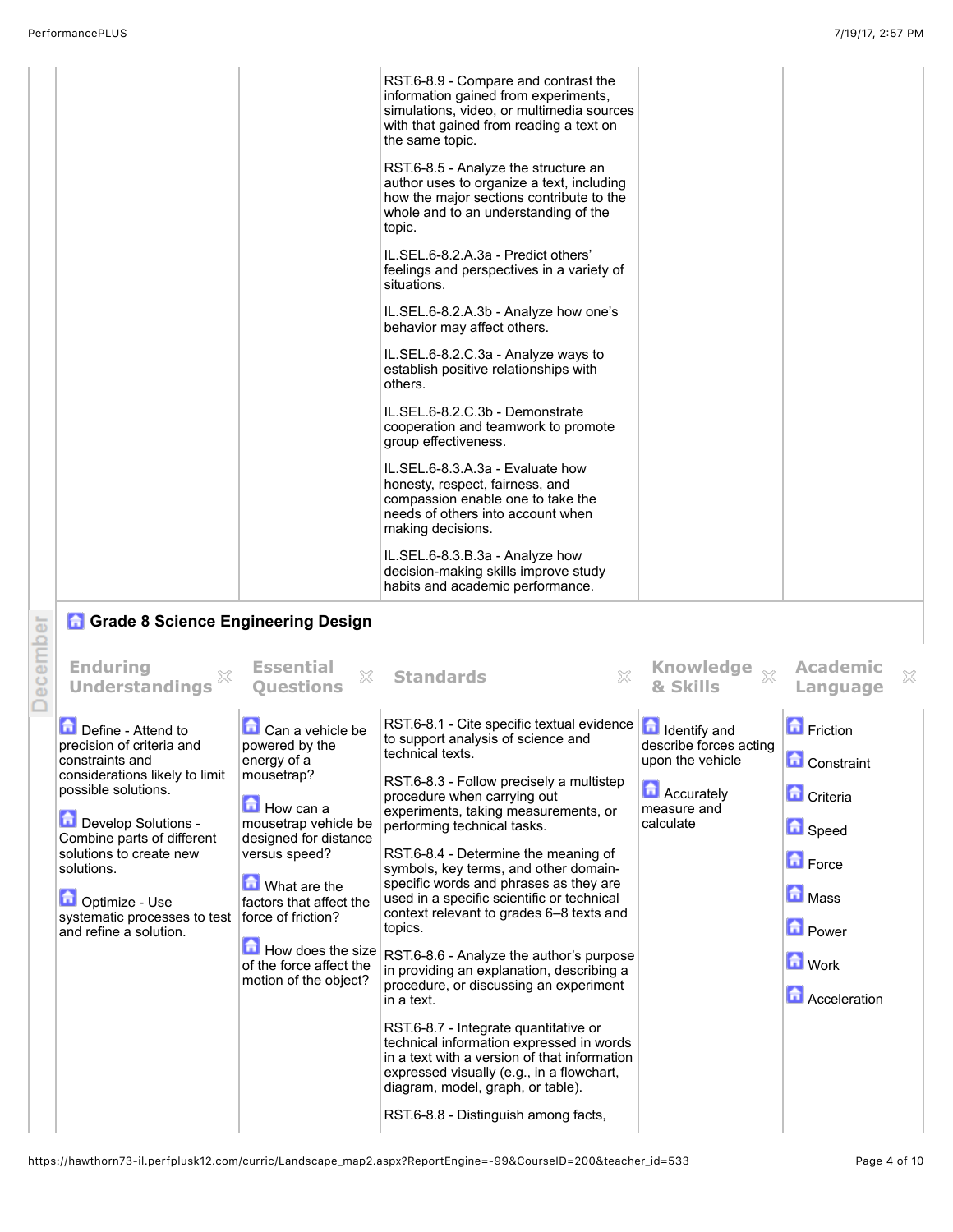| interacting objects, the force<br>exerted by the first object on<br>the second object is equal in $ $<br>strength to the force that the<br>second object exerts on the<br>first, but in the opposite | object move?<br>$\blacksquare \cdot$ Why is energy<br>necessary to do<br>work? | design a solution to a problem involving<br>the motion of two colliding objects.*<br>MS-PS2.2 - Plan an investigation to<br>provide evidence that the change in an<br>object's motion depends on the sum of<br>the forces on the object and the mass of                    | forces affect motion.<br>Explain how<br>energy can be<br>converted from one<br>form to another. | - balanced force<br>- compound machine<br>- energy<br>- energy conversion<br>- force<br>- fossil fuels |  |
|------------------------------------------------------------------------------------------------------------------------------------------------------------------------------------------------------|--------------------------------------------------------------------------------|----------------------------------------------------------------------------------------------------------------------------------------------------------------------------------------------------------------------------------------------------------------------------|-------------------------------------------------------------------------------------------------|--------------------------------------------------------------------------------------------------------|--|
| <b>Understandings</b><br>命<br>• For any pair of                                                                                                                                                      | ×<br><b>Questions</b><br>What makes an                                         | X<br><b>Standards</b><br>MS-PS2.1 - Apply Newton's Third Law to                                                                                                                                                                                                            | & Skills<br>Discuss how                                                                         | ×<br>Language<br>崮<br>- acceleration                                                                   |  |
| <b>A</b> Grade 8 Science Energy<br><b>Enduring</b>                                                                                                                                                   | <b>Essential</b>                                                               | • The role of the mass of the object must be qualitatively counted for in any change of<br>motion due to the application of a force.<br>• Newton's 2nd Law (F=MA) and the conservation of momentum can be used to predict<br>changes in the motion of macroscopic objects. |                                                                                                 | <b>Academic</b>                                                                                        |  |
| <b>Enduring</b><br><b>Understandings</b>                                                                                                                                                             | <b>Essential</b><br>X<br><b>Ouestions</b>                                      | $\mathbb{X}$<br><b>Standards</b>                                                                                                                                                                                                                                           | <b>Knowledge</b><br>$\chi$<br>& Skills                                                          | <b>Academic</b><br>X<br>Language                                                                       |  |
|                                                                                                                                                                                                      |                                                                                | 6-8.SEP.1.D - Ask questions to clarify<br>and/or refine a model, an explanation, or<br>an engineering problem.                                                                                                                                                             |                                                                                                 |                                                                                                        |  |
|                                                                                                                                                                                                      |                                                                                | 6-8.SEP.1.C - Ask questions to<br>determine relationships between<br>independent and dependent variables<br>and relationships in models.                                                                                                                                   |                                                                                                 |                                                                                                        |  |
|                                                                                                                                                                                                      |                                                                                | 6-8.SEP.1.A - Ask questions that arise<br>from careful observation of phenomena,<br>models, or unexpected results, to clarify<br>and/or seek additional information.                                                                                                       |                                                                                                 |                                                                                                        |  |
|                                                                                                                                                                                                      |                                                                                | IL.SEL.6-8.3.B.3a - Analyze how<br>decision-making skills improve study<br>habits and academic performance.                                                                                                                                                                |                                                                                                 |                                                                                                        |  |
|                                                                                                                                                                                                      |                                                                                | IL.SEL.6-8.3.A.3a - Evaluate how<br>honesty, respect, fairness, and<br>compassion enable one to take the<br>needs of others into account when<br>making decisions.                                                                                                         |                                                                                                 |                                                                                                        |  |
|                                                                                                                                                                                                      |                                                                                | IL.SEL.6-8.2.C.3b - Demonstrate<br>cooperation and teamwork to promote<br>group effectiveness.                                                                                                                                                                             |                                                                                                 |                                                                                                        |  |
|                                                                                                                                                                                                      |                                                                                | IL.SEL.6-8.2.C.3a - Analyze ways to<br>establish positive relationships with<br>others.                                                                                                                                                                                    |                                                                                                 |                                                                                                        |  |
|                                                                                                                                                                                                      |                                                                                | situations.<br>IL.SEL.6-8.2.A.3b - Analyze how one's<br>behavior may affect others.                                                                                                                                                                                        |                                                                                                 |                                                                                                        |  |
|                                                                                                                                                                                                      |                                                                                | the same topic.<br>IL.SEL.6-8.2.A.3a - Predict others'<br>feelings and perspectives in a variety of                                                                                                                                                                        |                                                                                                 |                                                                                                        |  |
|                                                                                                                                                                                                      |                                                                                | RST.6-8.9 - Compare and contrast the<br>information gained from experiments,<br>simulations, video, or multimedia sources<br>with that gained from reading a text on                                                                                                       |                                                                                                 |                                                                                                        |  |
|                                                                                                                                                                                                      |                                                                                | reasoned judgment based on research<br>findings, and speculation in a text.                                                                                                                                                                                                |                                                                                                 |                                                                                                        |  |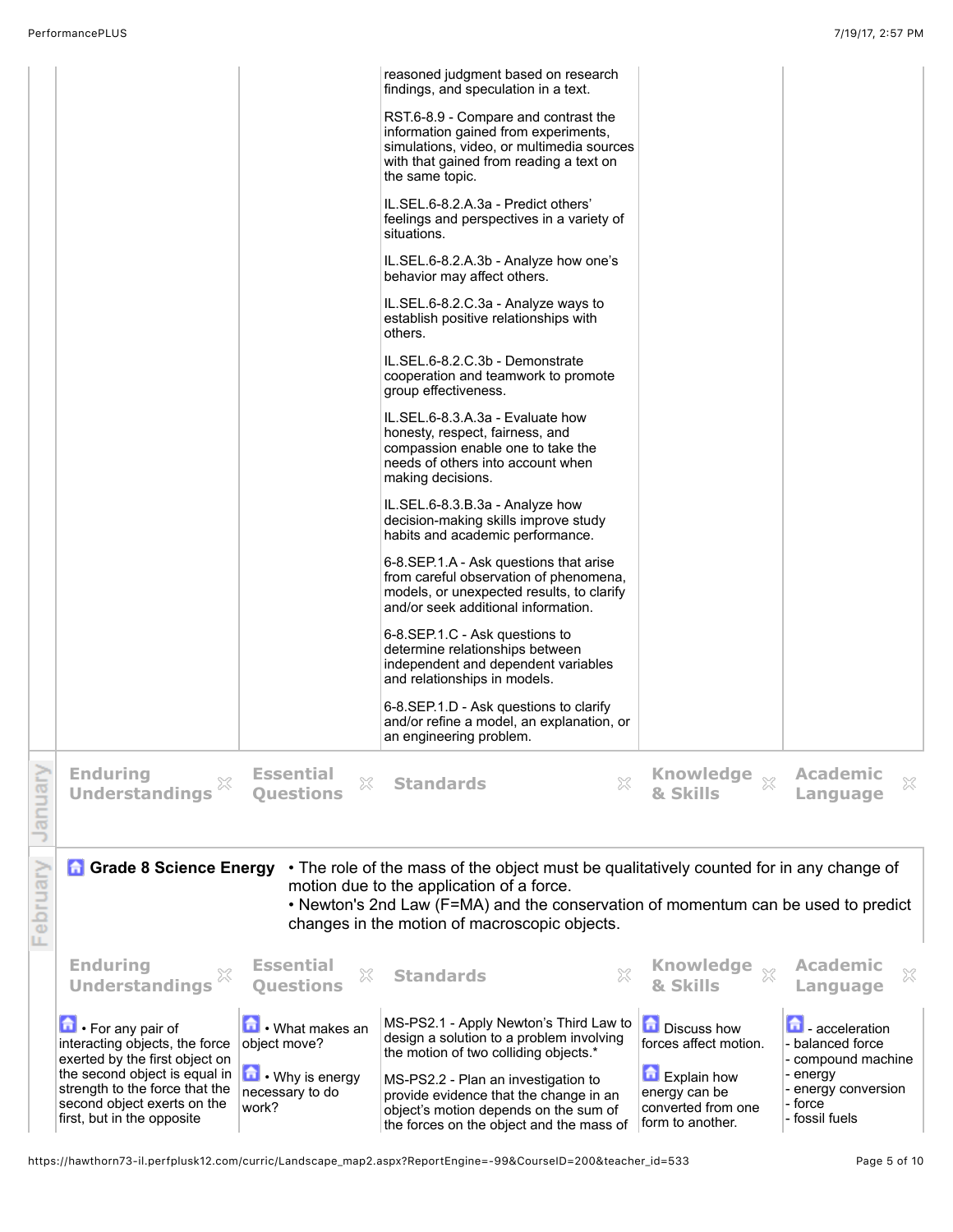| direction.                                                                                                                                                                       | • How is energy | the object.                                                                                                                                                                                                                                    | <b>D</b> Understand how                                                                              | - free fall<br>- friction                                                                                                                                                       |
|----------------------------------------------------------------------------------------------------------------------------------------------------------------------------------|-----------------|------------------------------------------------------------------------------------------------------------------------------------------------------------------------------------------------------------------------------------------------|------------------------------------------------------------------------------------------------------|---------------------------------------------------------------------------------------------------------------------------------------------------------------------------------|
| The motion of an object<br>is determined by the sum of<br>the forces acting on it; if the<br>total force on the object is<br>not zero, its motion will                           | transferred?    | MS-PS3.1 - Construct and interpret<br>graphical displays of data to describe the<br>relationships of kinetic energy to the<br>mass of an object and to the speed of an<br>object.                                                              | machines increase<br>our ability to work.<br><b>Analyze the</b><br>economic.                         | - inclined plane<br>- inertia<br>- joule<br>- lever<br>- machine                                                                                                                |
| change. The greater the<br>mass of an object, the<br>greater the force needed to<br>achieve the same change in<br>motion. For any given object,<br>a larger force cause a larger |                 | MS-PS3.2 - Develop a model to describe<br>that when the arrangement of objects<br>interacting at a distance changes,<br>different amounts of potential energy are<br>stored in the system.                                                     | environmental,<br>political and social<br>issues surrounding an<br>environmental<br>problem.         | - Mechanical<br>Advantage<br>- Mechanical<br>Efficiency<br>- momentum<br>- motion                                                                                               |
| change in motion.<br>Electric and magnetic<br>forces can be attractive or<br>repulsive, and their sizes<br>depend on the magnitudes                                              |                 | MS-PS3.5 - Construct, use, and present<br>arguments to support the claim that when<br>the kinetic energy of an object changes,<br>energy is transferred to or from the<br>object.                                                              | <b>D</b> Predict and<br>discuss factors that<br>influence the relative<br>motion of an object.       | - net force<br>- nonrenewable<br>energy source<br>- power<br>- pulley<br>- reference point<br>- renewable energy<br>source<br>- screw<br>- speed<br>- simple machine<br>- speed |
| of the changes, currents, or<br>magnetic strengths involved<br>and on the distances<br>between interacting objects.                                                              |                 | MS-PS4.2 - Develop and use a model to<br>describe that waves are reflected,<br>absorbed, or transmitted through various<br>materials.<br>RST.6-8.1 - Cite specific textual evidence                                                            | Create a proposal<br>for a design<br>investigation and<br>conduct a<br>technological design<br>test. |                                                                                                                                                                                 |
| Forces that act at a<br>distance (electric, magnetic,<br>and gravitational) can be<br>explained by fields that                                                                   |                 | to support analysis of science and<br>technical texts.<br>RST.6-8.3 - Follow precisely a multistep                                                                                                                                             | Demonstrate how<br>forces affect motion.                                                             | - terminal velocity<br>- unbalanced force<br>- velocity<br>- watt                                                                                                               |
| extend through space and<br>can be mapped by their<br>effect on a test object (A<br>charged object or a ball,<br>respectively).                                                  |                 | procedure when carrying out<br>experiments, taking measurements, or<br>performing technical tasks.<br>RST.6-8.4 - Determine the meaning of                                                                                                     | <b>n</b> Conduct<br>experiments with<br>manipulated and<br>responding variables.                     | - wedge<br>- wheel and axle<br>- work input<br>- work output                                                                                                                    |
|                                                                                                                                                                                  |                 | symbols, key terms, and other domain-<br>specific words and phrases as they are<br>used in a specific scientific or technical<br>context relevant to grades 6-8 texts and<br>topics.                                                           | Apply principles of<br>forces and motion to<br>design technology.                                    |                                                                                                                                                                                 |
|                                                                                                                                                                                  |                 | RST.6-8.6 - Analyze the author's purpose<br>in providing an explanation, describing a<br>procedure, or discussing an experiment<br>in a text.                                                                                                  |                                                                                                      |                                                                                                                                                                                 |
|                                                                                                                                                                                  |                 | RST.6-8.7 - Integrate quantitative or<br>technical information expressed in words<br>in a text with a version of that information<br>expressed visually (e.g., in a flowchart,<br>diagram, model, graph, or table).                            |                                                                                                      |                                                                                                                                                                                 |
|                                                                                                                                                                                  |                 | RST.6-8.8 - Distinguish among facts,<br>reasoned judgment based on research<br>findings, and speculation in a text.                                                                                                                            |                                                                                                      |                                                                                                                                                                                 |
|                                                                                                                                                                                  |                 | RST.6-8.9 - Compare and contrast the<br>information gained from experiments,<br>simulations, video, or multimedia sources<br>with that gained from reading a text on<br>the same topic.                                                        |                                                                                                      |                                                                                                                                                                                 |
|                                                                                                                                                                                  |                 | MS-PS3.3 - Apply scientific principles to<br>design, construct, and test a device that<br>either minimizes or maximizes thermal<br>energy transfer.*                                                                                           |                                                                                                      |                                                                                                                                                                                 |
|                                                                                                                                                                                  |                 | MS-PS3.4 - Plan an investigation to<br>determine the relationships among the<br>energy transferred, the type of matter,<br>the mass, and the change in the average<br>kinetic energy of the particles as<br>measured by the temperature of the |                                                                                                      |                                                                                                                                                                                 |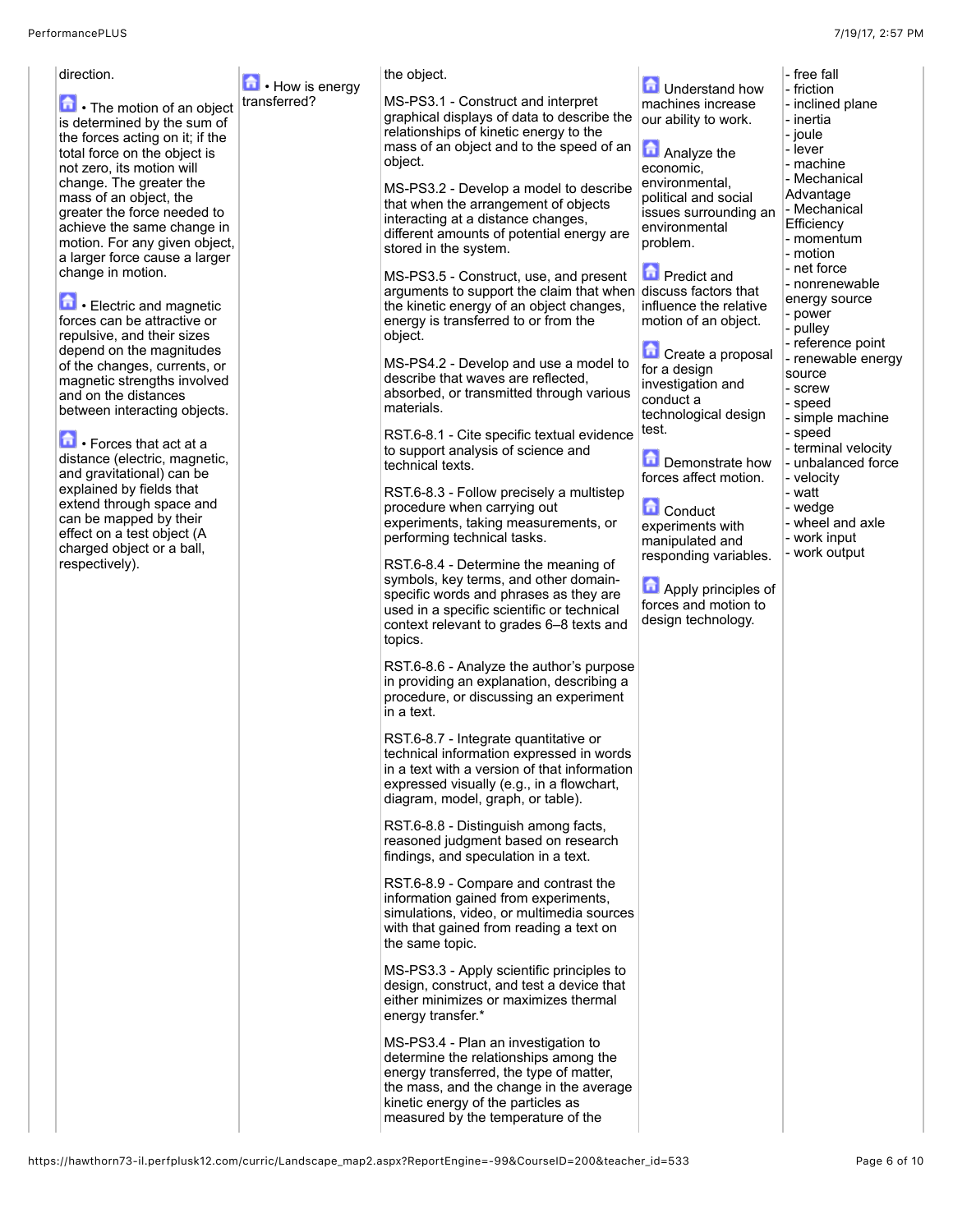|              |                                                  |                                           | sample.                                                                                                                                                                                                                                           |                                        |                                  |
|--------------|--------------------------------------------------|-------------------------------------------|---------------------------------------------------------------------------------------------------------------------------------------------------------------------------------------------------------------------------------------------------|----------------------------------------|----------------------------------|
|              |                                                  |                                           | RST.6-8.5 - Analyze the structure an<br>author uses to organize a text, including<br>how the major sections contribute to the<br>whole and to an understanding of the<br>topic.                                                                   |                                        |                                  |
|              |                                                  |                                           | IL.SEL.6-8.2.A.3a - Predict others'<br>feelings and perspectives in a variety of<br>situations.                                                                                                                                                   |                                        |                                  |
|              |                                                  |                                           | IL.SEL.6-8.2.A.3b - Analyze how one's<br>behavior may affect others.                                                                                                                                                                              |                                        |                                  |
|              |                                                  |                                           | IL.SEL.6-8.2.C.3a - Analyze ways to<br>establish positive relationships with<br>others.                                                                                                                                                           |                                        |                                  |
|              |                                                  |                                           | IL.SEL.6-8.2.C.3b - Demonstrate<br>cooperation and teamwork to promote<br>group effectiveness.                                                                                                                                                    |                                        |                                  |
|              |                                                  |                                           | IL.SEL.6-8.3.A.3a - Evaluate how<br>honesty, respect, fairness, and<br>compassion enable one to take the<br>needs of others into account when<br>making decisions.                                                                                |                                        |                                  |
|              |                                                  |                                           | IL.SEL.6-8.3.B.3a - Analyze how<br>decision-making skills improve study<br>habits and academic performance.                                                                                                                                       |                                        |                                  |
|              |                                                  |                                           | G6-8:1.18 - Use Web browsing to access<br>information (e.g., enter a URL, access<br>links, create bookmarks/favorites, print<br>Web pages).                                                                                                       |                                        |                                  |
|              |                                                  |                                           | G6-8:3.1 - Explain and demonstrate<br>effective searching and browsing<br>strategies when working on projects.                                                                                                                                    |                                        |                                  |
|              |                                                  |                                           | G6-8:3.4 - Independently use appropriate<br>technology tools (e.g., graphic organizer)<br>to define problems and propose<br>hypotheses.                                                                                                           |                                        |                                  |
|              |                                                  |                                           | G6-8:3.9 - Use a variety of<br>telecommunication tools (e.g., e-mail,<br>discussion groups, Web pages, blogs,<br>Web conferences) to collaborate and<br>communicate with peers, experts, and<br>other audiences (at district's discretion).       |                                        |                                  |
| March        | <b>Enduring</b><br><b>Understandings</b>         | <b>Essential</b><br>X<br><b>Questions</b> | $\mathbb{Z}^2$<br><b>Standards</b>                                                                                                                                                                                                                | <b>Knowledge</b><br>$\chi$<br>& Skills | <b>Academic</b><br>X<br>Language |
| <b>April</b> | <b>n</b> Grade 8 Science Electricity & Magnetism |                                           | • Electric and magnetic (electromagnetic) forces can be attractive or<br>repulsive, and their sizes depend on the magnitudes of the charges,<br>currents, or magnetic strengths involved and on the distances<br>between the interacting objects. |                                        |                                  |
|              | <b>Enduring</b><br><b>Understandings</b>         | <b>Essential</b><br>×<br><b>Questions</b> | X<br><b>Standards</b>                                                                                                                                                                                                                             | <b>Knowledge</b><br>$\chi$<br>& Skills | <b>Academic</b><br>×<br>Language |
|              | Electricity is a form of<br>energy that can be   | How do electrially<br>charged objects     | MS-PS2.3 - Ask questions about data to<br>determine the factors that affect the<br>strength of electric and magnetic forces.                                                                                                                      | Investigate the<br>differences between | $\Box$ - attract<br>- charge     |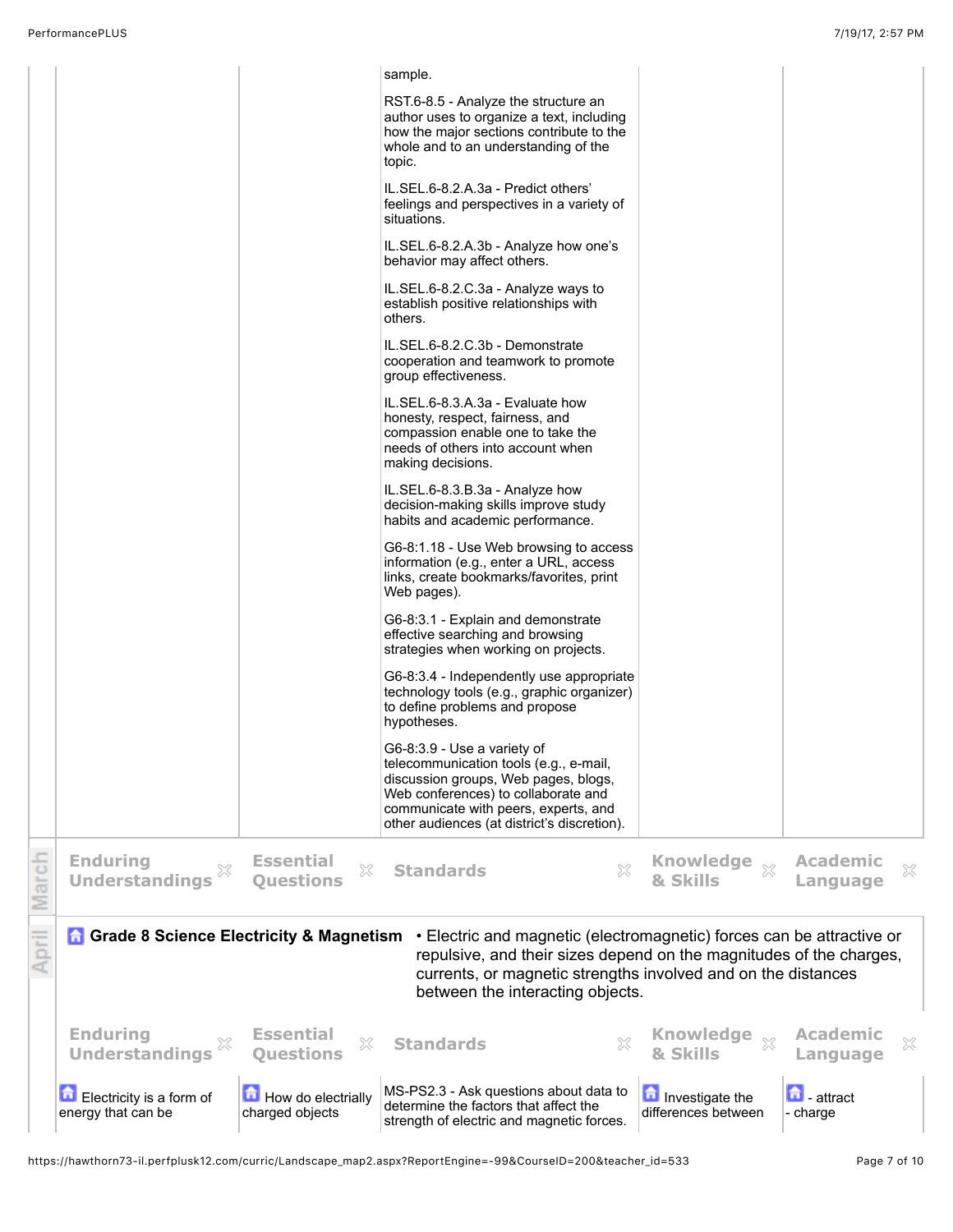$\vert$ - current - electricity - electromagentic - magnetic - magnitude - repulse

| transformed by moving<br>electric chrages doing work<br>in various devices. | interact?<br>How can objects<br>become electrically                                                  | MS-PS2.4 - Construct and present<br>arguments using evidence to support the<br>claim that gravitational interactions are<br>attractive and depend on the masses of                                                  | parallel and series<br>circuits.<br>Explain the                        |
|-----------------------------------------------------------------------------|------------------------------------------------------------------------------------------------------|---------------------------------------------------------------------------------------------------------------------------------------------------------------------------------------------------------------------|------------------------------------------------------------------------|
| Electric fields provide the<br>force that moves charged                     | charged?                                                                                             | interacting objects.                                                                                                                                                                                                | relationship between<br>magnets and electric                           |
| particles.<br>A potential difference has<br>to be maintained in order to    | What is an electric<br>discharge?<br>What is the                                                     | MS-PS2.5 - Conduct an investigation and circuits.<br>evaluate the experimental design to<br>provide evidence that fields exist<br>between objects exerting forces on each                                           | 击<br>Identify and<br>describe the three                                |
| move charges between two<br>points.                                         | relationship between<br>electric charge and<br>electric current?                                     | other even though the objects are not in<br>contact.                                                                                                                                                                | major parts of all<br>electric circuits.                               |
| Magnetic fields are<br>produced around moving<br>charges. A changing        | 奇<br>What are voltage,<br>current, and                                                               | RST.6-8.1 - Cite specific textual evidence<br>to support analysis of science and<br>technical texts.                                                                                                                | 鱼<br>Explain how a<br>magnetic field exerts a<br>force on electrically |
| magnetic field can induce a<br>current in a closed<br>conductor.            | resistance? How do<br>they affect each<br>other?                                                     | RST.6-8.3 - Follow precisely a multistep<br>procedure when carrying out<br>experiments, taking measurements, or<br>performing technical tasks.                                                                      | charged particles and<br>in an electric current.                       |
|                                                                             | What are the<br>basic parts of an<br>electric circuit?                                               | RST.6-8.4 - Determine the meaning of<br>symbols, key terms, and other domain-<br>specific words and phrases as they are                                                                                             |                                                                        |
|                                                                             | How do the two<br>types of electric<br>circuits differ?                                              | used in a specific scientific or technical<br>context relevant to grades 6-8 texts and<br>topics.                                                                                                                   |                                                                        |
|                                                                             | What types of<br>forces do magnets<br>apply to other<br>magnets?                                     | RST.6-8.6 - Analyze the author's purpose<br>in providing an explanation, describing a<br>procedure, or discussing an experiment<br>in a text.                                                                       |                                                                        |
|                                                                             | Why are some<br>materials magnetic?<br>Why are some<br>magnets temporary<br>and others<br>permanent? | RST.6-8.7 - Integrate quantitative or<br>technical information expressed in words<br>in a text with a version of that information<br>expressed visually (e.g., in a flowchart,<br>diagram, model, graph, or table). |                                                                        |
|                                                                             |                                                                                                      | RST.6-8.8 - Distinguish among facts,<br>reasoned judgment based on research<br>findings, and speculation in a text.                                                                                                 |                                                                        |
|                                                                             | Why does a<br>magnet apply a force<br>on an electric current?<br><b>How do</b>                       | RST.6-8.9 - Compare and contrast the<br>information gained from experiments,<br>simulations, video, or multimedia sources<br>with that gained from reading a text on<br>the same topic.                             |                                                                        |
|                                                                             | electromagnets and<br>permanent magnets<br>differ?                                                   | IL.SEL.6-8.2.A.3a - Predict others'<br>feelings and perspectives in a variety of<br>situations.                                                                                                                     |                                                                        |
|                                                                             | How do electric<br>motors use magnets?                                                               | IL.SEL.6-8.2.A.3b - Analyze how one's<br>behavior may affect others.                                                                                                                                                |                                                                        |
|                                                                             | How can a wire<br>and a magnet<br>produce an electric                                                | IL.SEL.6-8.2.C.3a - Analyze ways to<br>establish positive relationships with<br>others.                                                                                                                             |                                                                        |
|                                                                             | current?<br>How do electric                                                                          | IL.SEL.6-8.2.C.3b - Demonstrate<br>cooperation and teamwork to promote<br>group effectiveness.                                                                                                                      |                                                                        |
|                                                                             | generators create an<br>electric current?<br><b>How</b> are<br>transformers used to                  | IL.SEL.6-8.3.A.3a - Evaluate how<br>honesty, respect, fairness, and<br>compassion enable one to take the<br>needs of others into account when                                                                       |                                                                        |
|                                                                             | bring an electric<br>current into your<br>home?                                                      | making decisions.<br>IL.SEL.6-8.3.B.3a - Analyze how                                                                                                                                                                |                                                                        |
|                                                                             |                                                                                                      | decision-making skills improve study                                                                                                                                                                                |                                                                        |